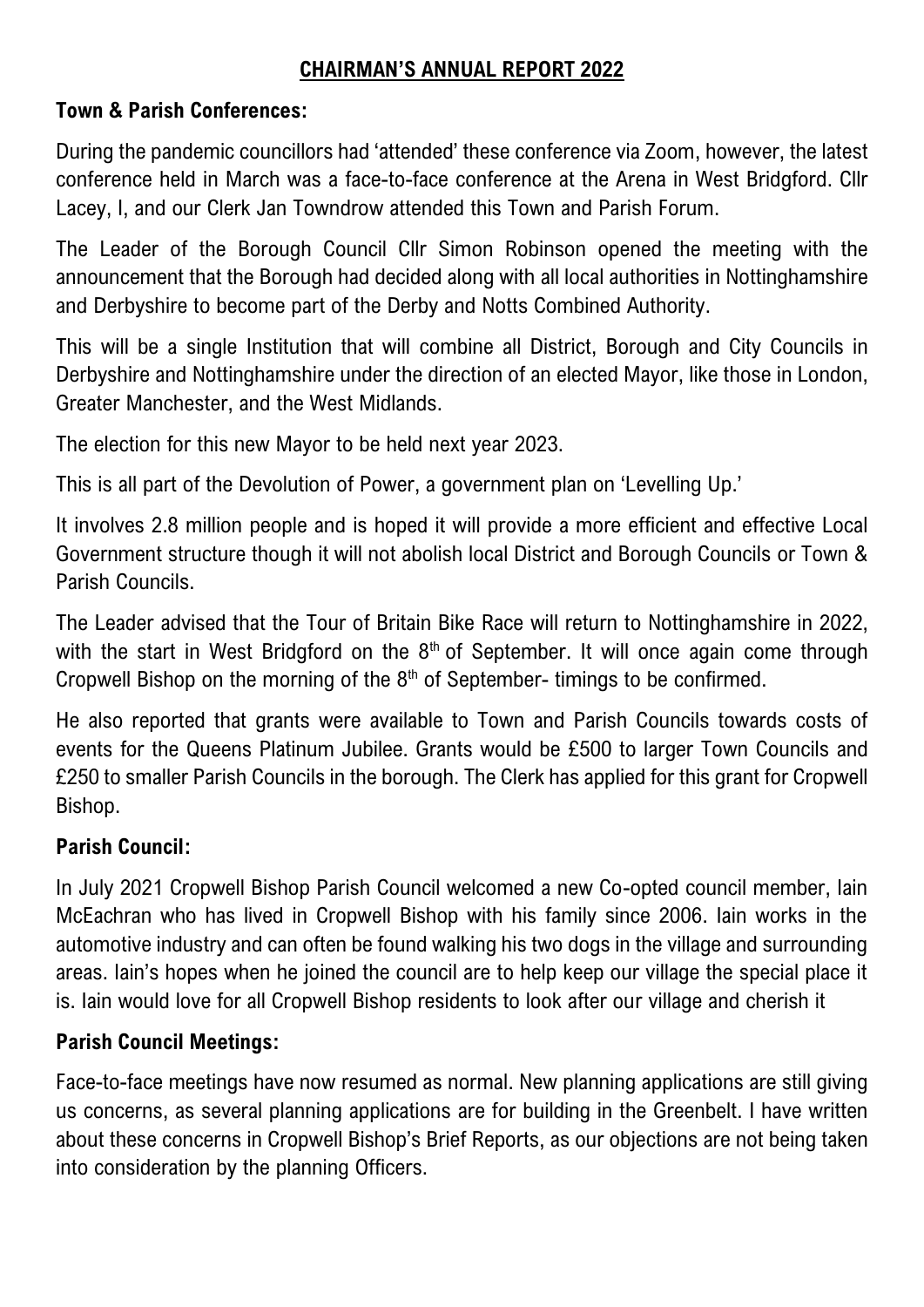## **The Environment**

During the pandemic we saw the start of a new Litter Picking Group which focuses on areas that our Village Ranger/Lengthsman is unable to target. Over the past year it has made an enormous difference to the land from the entrance to the village down as far as the garage and roundabout, as well as our surrounding countryside pathways.

## **The Great British Spring Clean:**

A small group of village volunteers and councillors made a small green makeover at the bottom of Hoe View Road. Over the years it had become neglected, recently a new electricity substation was installed by Western Power in this location, and a tree much loved by our local children had blown over in the storms. Therefore, at the March Parish Council Meeting, it was decided to improve the area as part of the Great British Spring Clean initiative. The project would include the planting of new trees to put in areas for the planting of bulbs and plants and the installation of a bug house. On a warm sunny weekend in April, work commenced by a group of volunteers and the results can be viewed on Tony Jarrow's Village Plan website. I would like to thank all those who took part and made this project a success.

### **Community / Socialising:**

During the pandemic none of our usual activities were allowed to continue under the lockdown rules, but as soon as some of the restrictions had been lifted our annual Fireworks night went ahead.

Youth Club reopened and had a splendid time at their Christmas party supported with funding from Cllrs N. Clark and G. Moore.

The Saturday Café and the Luncheon Club have resumed, along with the 'Live and Local' and Cinema organised by the Entertainment Group.

During this time, we have had a new slide installed at a cost of over £6000 in the small children's play area. The original one had become battered over the years and the last Rospa inspection report highlighted it as unsafe. The same report also highlighted the older youngsters' swings had become unfit for purpose and needed replacing. A new inclusive swing set was installed by Streetscape the week before Easter, paid for by a Lottery Grant applied for and secured by our Parish Clerk Jan Towndrow.

I am also pleased that the Parish Council have been able to give grants towards training costs for two shining examples of village sporting youth, Elliot Sibley, and Eve Young, and a third grant to Venture Scout Archie Hayes who has won through stiff competition to go to the 25<sup>th</sup> World Scout Jamboree to be held in Korea 2023.

During the lock down the Gardening Club reorganised and have become the Cropwell Bishop Growers & Gardeners Club who started to meet again every 3<sup>rd</sup> Monday in the month at the Old School. The Annual Horticultural Show is looking to resume in September.